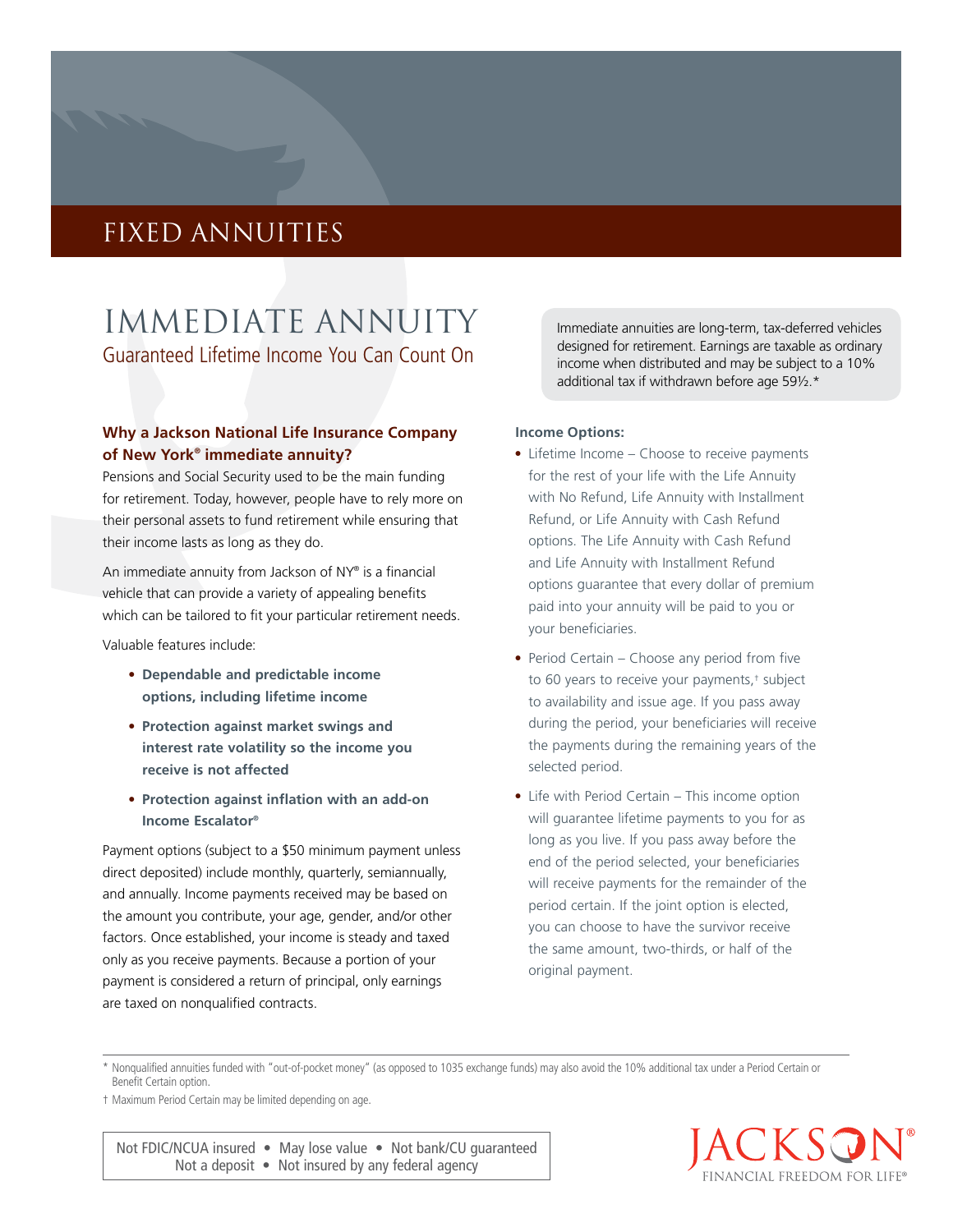# Meeting your income needs

#### **Protection Against Inflation**

Traditional immediate annuity payments stay level for the duration of the chosen term. Although level payments may provide for a higher initial payment, they are not designed to keep pace with inflation. The Income Escalator option guarantees that the immediate annuity payments you receive will increase by 3% every year. This protection is designed to keep pace with inflation's historical average.

The Income Escalator option is available with the **Life Annuity with No Refund, Period Certain Annuity,** and **Life Annuity with Period Certain** income options. In contrast to the more typical equal payments provided under these income options, the Income Escalator allows you to choose to receive lower initial income payments that increase annually for a number of years and eventually become higher than the level income payments in later years. As a result, depending on how long you live, you may receive less money by choosing the Income Escalator.

## **See how Income Escalator compares to level payments using a 20-year Period Certain Jackson of NY Immediate Annuity.**



#### **Guaranteed 3% Annual Growth**

These payouts are based on a deposit of \$100,000 and annuity factors in effect as of 09/24/2018. Annuity factors are subject to change. Illustration assumes a male at age 65, and the first payment 30 days after deposit. To select Income Escalator, simply indicate this option on the application.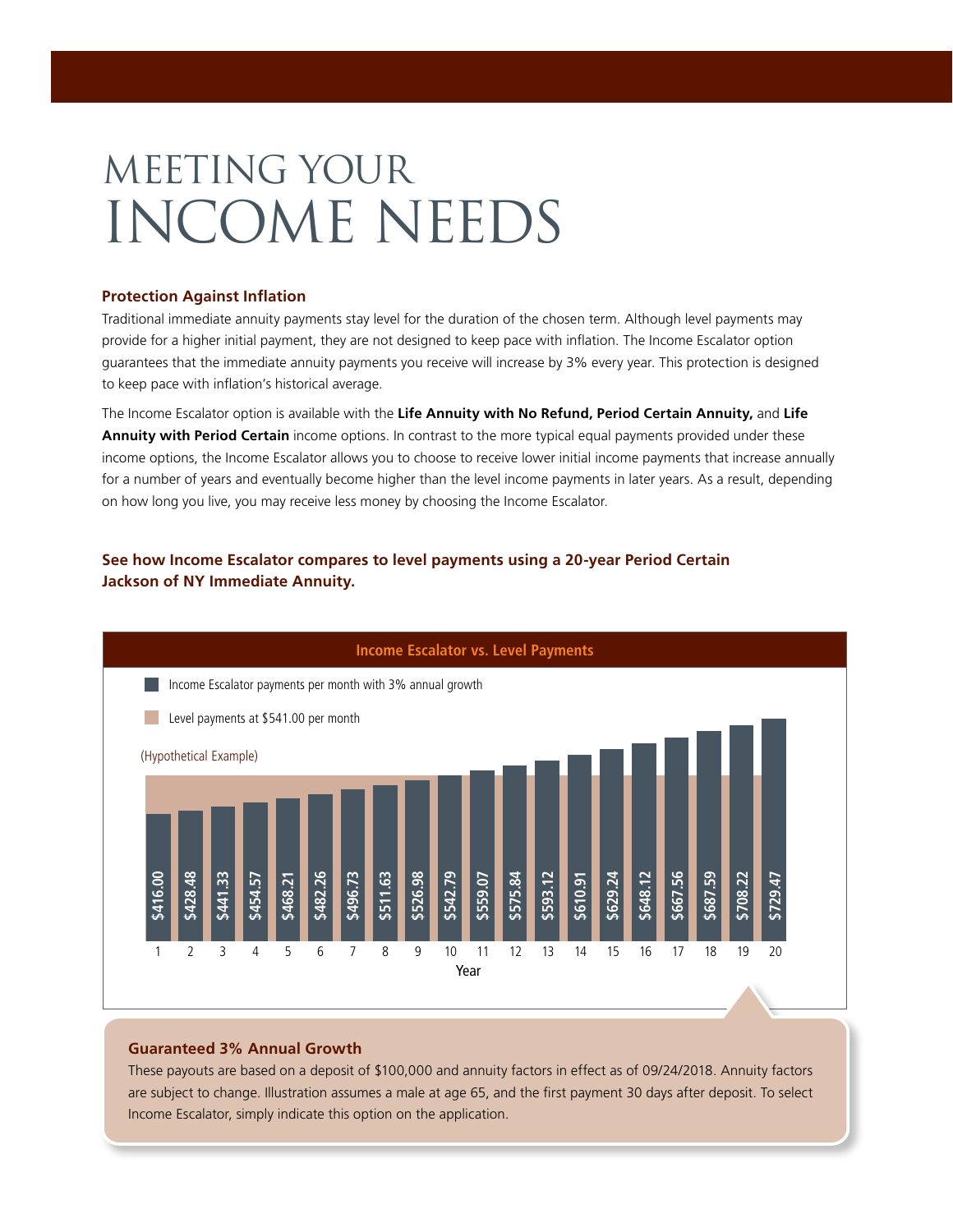#### **Getting Started With An Immediate Annuity**

Together with your financial professional, you can use this guide to determine if there's a gap between your income needs and the sources of guaranteed income you could use to fund those needs.

Once you've determined if you have a gap, you and your financial professional can discuss how income payments from an immediate annuity can be used to cover all or part of that gap.

When planning for retirement, think of your income needs as part of a pyramid. Your necessary, daily expenses make up the base of the pyramid. You'll want to start with these expenses before potentially including expenses in the next levels of discretionary or even extra income.



#### **What Can I Count On?**

Now that you've estimated what your expenses could be, use this section to calculate the guaranteed income you expect. This will help determine the gap between what you'll need and your projected available resources.

| <b>GUARANTEED INCOME</b>                       |                                                                                  |          |
|------------------------------------------------|----------------------------------------------------------------------------------|----------|
| Pensions                                       | \$                                                                               | per year |
| Social Security                                | \$                                                                               | per year |
| Other                                          | \$                                                                               | per year |
| <b>Total Guaranteed Income</b>                 | \$                                                                               | B        |
| <b>What is my GAP?</b> (Box $A - Box B$ )   \$ |                                                                                  |          |
|                                                | These are your needs that<br>are not covered by sources<br>of guaranteed income. |          |